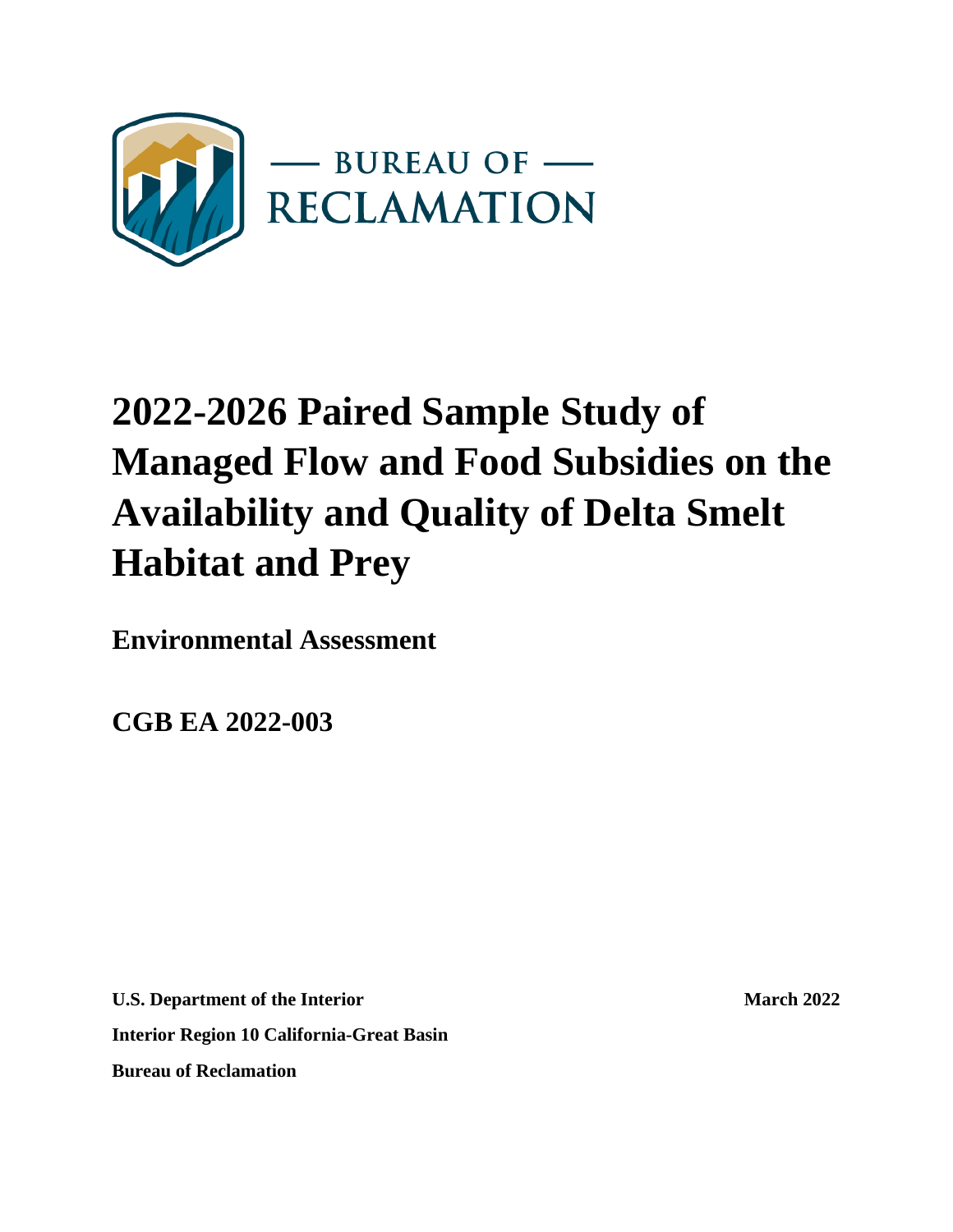### **Mission Statements**

The Department of the Interior (DOI) conserves and manages the Nation's natural resources and cultural heritage for the benefit and enjoyment of the American people, provides scientific and other information about natural resources and natural hazards to address societal challenges and create opportunities for the American people, and honors the Nation's trust responsibilities or special commitments to American Indians, Alaska Natives, and affiliated island communities to help them prosper.

The mission of the Bureau of Reclamation is to manage, develop, and protect water and related resources in an environmentally and economically sounds manner in the interest of the American public.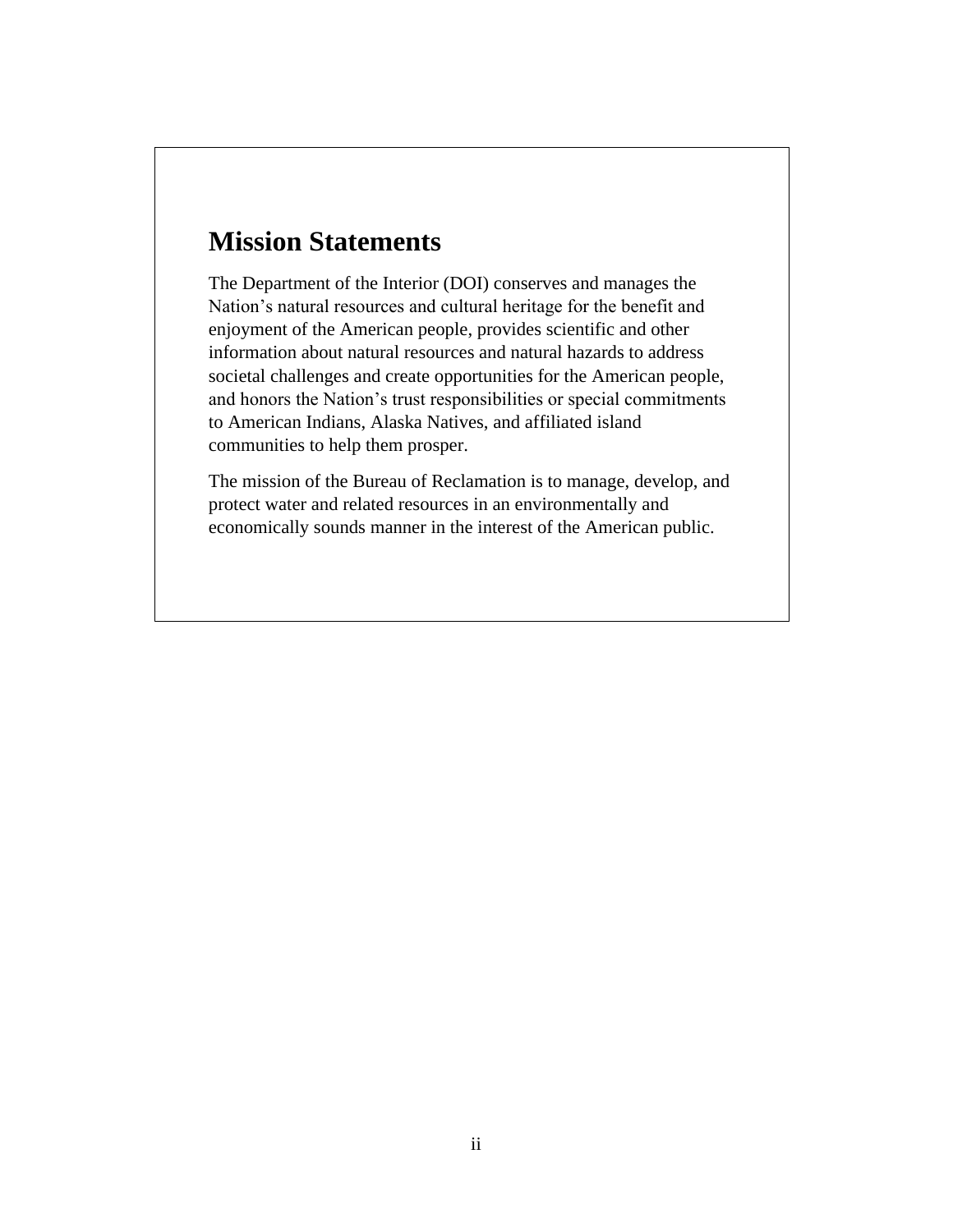# **Contents**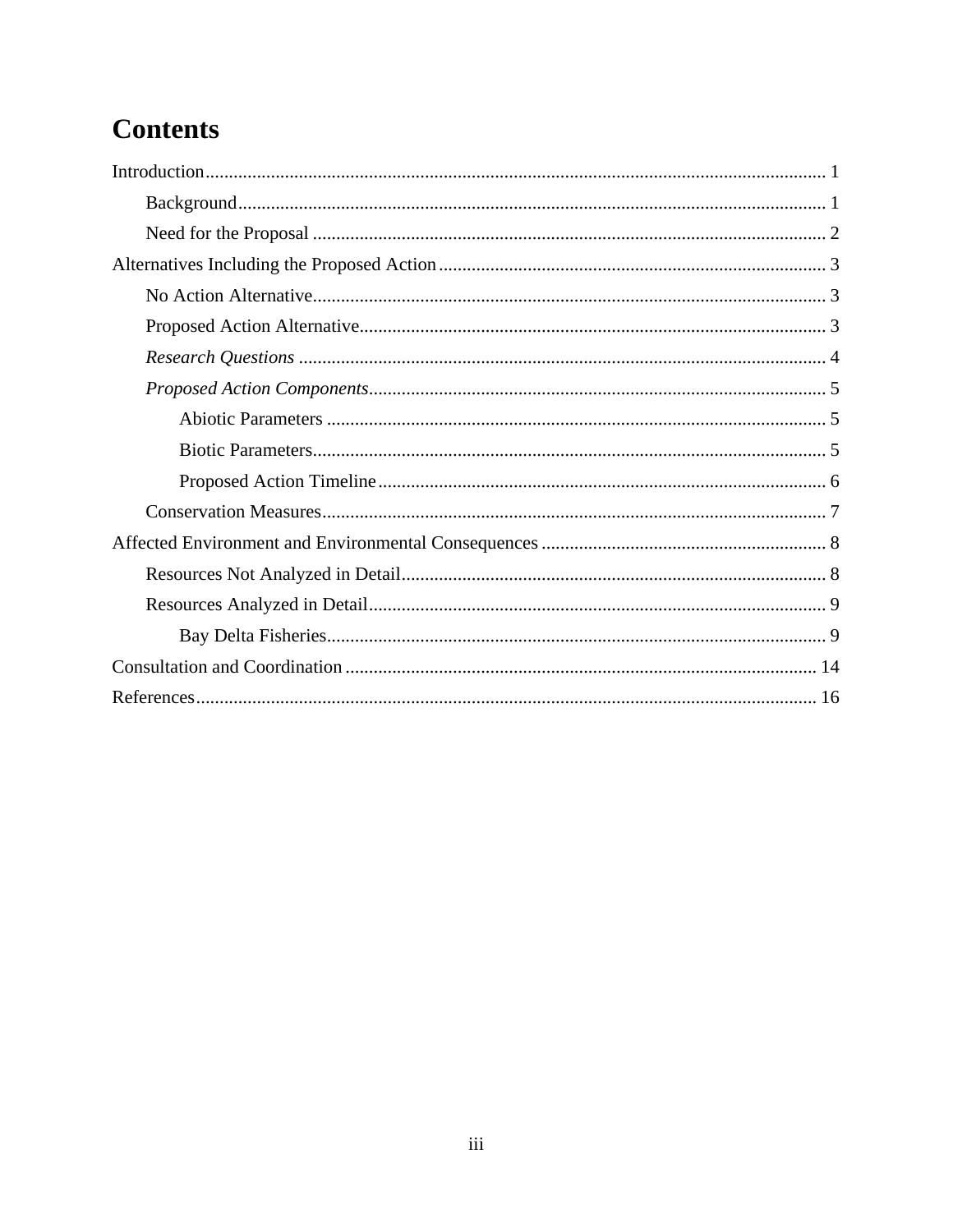# **List of Acronyms and Abbreviations**

| <b>CDFW</b>  | California Department of Fisheries and Wildlife                         |
|--------------|-------------------------------------------------------------------------|
| <b>CFR</b>   | Code of Federal Regulations                                             |
| cm           | centimeters                                                             |
| <b>DOP</b>   | Directed Outflow Project                                                |
| EA           | <b>Environmental Assessment</b>                                         |
| <b>EDSM</b>  | <b>Enhanced Delta Smelt Monitoring</b>                                  |
| <b>ESA</b>   | <b>Endangered Species Act</b>                                           |
| <b>FONSI</b> | Finding of No Significant Impact                                        |
| <b>ITA</b>   | <b>Indian Trust Assets</b>                                              |
| km           | kilometers                                                              |
| m            | meters                                                                  |
| <b>LSZ</b>   | Low Salinity Zone                                                       |
| <b>NDFS</b>  | North Delta Food Subsidies                                              |
| <b>NEPA</b>  | National Environmental Policy Act                                       |
| <b>NHPA</b>  | National Historic Preservation Act                                      |
| Reclamation  | <b>United States Bureau of Reclamation</b>                              |
| <b>SFHA</b>  | <b>Summer-Fall Habitat Action</b>                                       |
| <b>SMSCG</b> | <b>Suisun Marsh Salinity Control Gates</b>                              |
| <b>UC</b>    | University of California                                                |
| <b>USC</b>   | <b>United States Code</b>                                               |
| <b>USFWS</b> | United States Fish and Wildlife Service                                 |
| X2           | Location (km) of 2 parts per thousand isohaline from the Golden<br>Gate |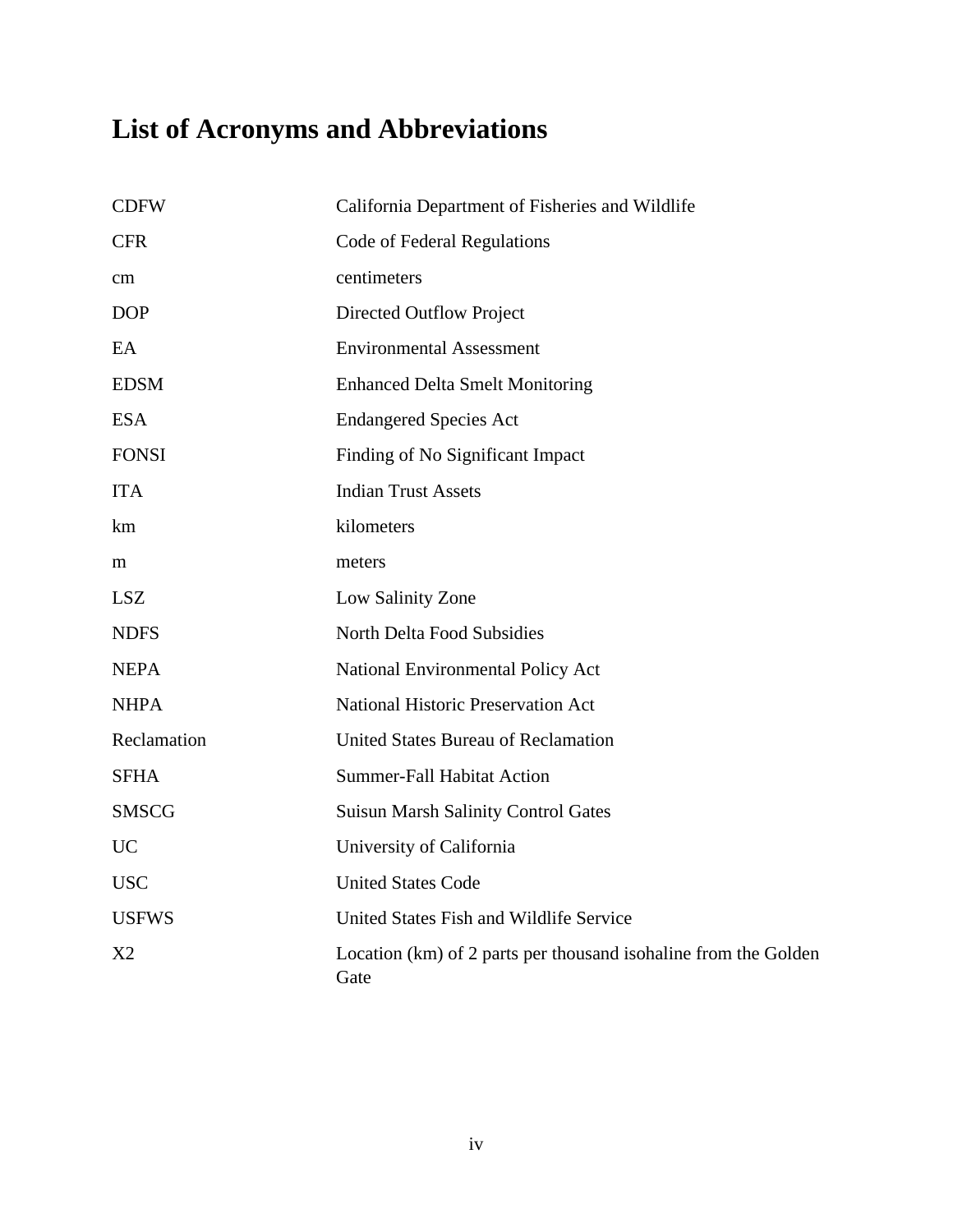### <span id="page-4-0"></span>**Introduction**

The Bureau of Reclamation (Reclamation) proposes to study the effects of managed flow and food subsidies on the availability and quality of Delta Smelt habitat and prey. Researchers would monitor fish habitat that could be paired with United State Fish and Wildlife Service (USFWS) Enhanced Delta Smelt Monitoring (EDSM) data to inform water management actions in the delta of the Sacramento and San Juaquin Rivers. Reclamation and its partners would collect data each year from 2022 – 2026 during March through November. Reclamation would use the results of this study to inform modified outflow, Suisun Marsh Salinity Control Gates (SMSCG) operations, and Summer-Fall Habitat Action (SFHA) food subsidy actions for Delta Smelt. The SFHA includes modifying project operations to maintain low salinity habitat in this area by maintaining a monthly average 2 parts per thousand isohaline (X2) at 80 kilometers (km) from the Golden Gate in above normal and wet water years in September and October.

This Environmental Assessment (EA) has been prepared in accordance with the National Environmental Policy Act (NEPA) (42 United States Code (USC) §4321 et seq.), the Council on Environmental Quality Regulations for implementing the Procedural Provisions of the NEPA 40 Code of Federal Regulations (CFR) Parts 1500-1508, and Department of Interior regulations for the Implementation of the NEPA (43 CFR Part 46). If there are no significant environmental impacts identified as a result of the analyses, a Finding of No Significant Impacts (FONSI) can be signed to complete the NEPA compliance process.

#### <span id="page-4-1"></span>**Background**

Delta Smelt (*Hypomesus transpacificus*) rearing habitat quality appears to be limited by food production, availability, and salinity. The location and size of the low salinity zone (LSZ) in and around Suisun Bay and Marsh are important factors (Interagency Ecological Program, 2015). The SFHA is a standard project component in the Coordinated Operations of the Central Valley Project and State Water Project (USFWS, 2019). The SFHA is aimed at improving Delta Smelt recruitment, growth, and survival by providing contiguous high-quality habitat and food supplies in a geographic area extending from the Cache Slough Complex to Suisun Marsh. The SFHA includes measures to manage salinity and food in Delta Smelt habitat areas. The North Delta Food Subsidy Study (NDFS) and Sacramento River Deepwater Ship Channel Food Study aim to promote Delta Smelt food delivery from relatively high productivity areas to less productive waters downstream.

This study will continue sampling conducted by Reclamation and partners since 2017 as part of the Directed Outflow Project (DOP). The study area includes habitats important for Delta Smelt food production, migration, and rearing in the North Delta Arc (Moyle, Brown, Durand, & Hobbs, 2016). Environmental and biological goals of the SFHA include the establishment of contiguous low salinity habitat from Cache Slough Complex to the Suisun Marsh (USFWS, 2019). Modified outflow and the SFHA flow and food subsidy actions are aimed at enhancing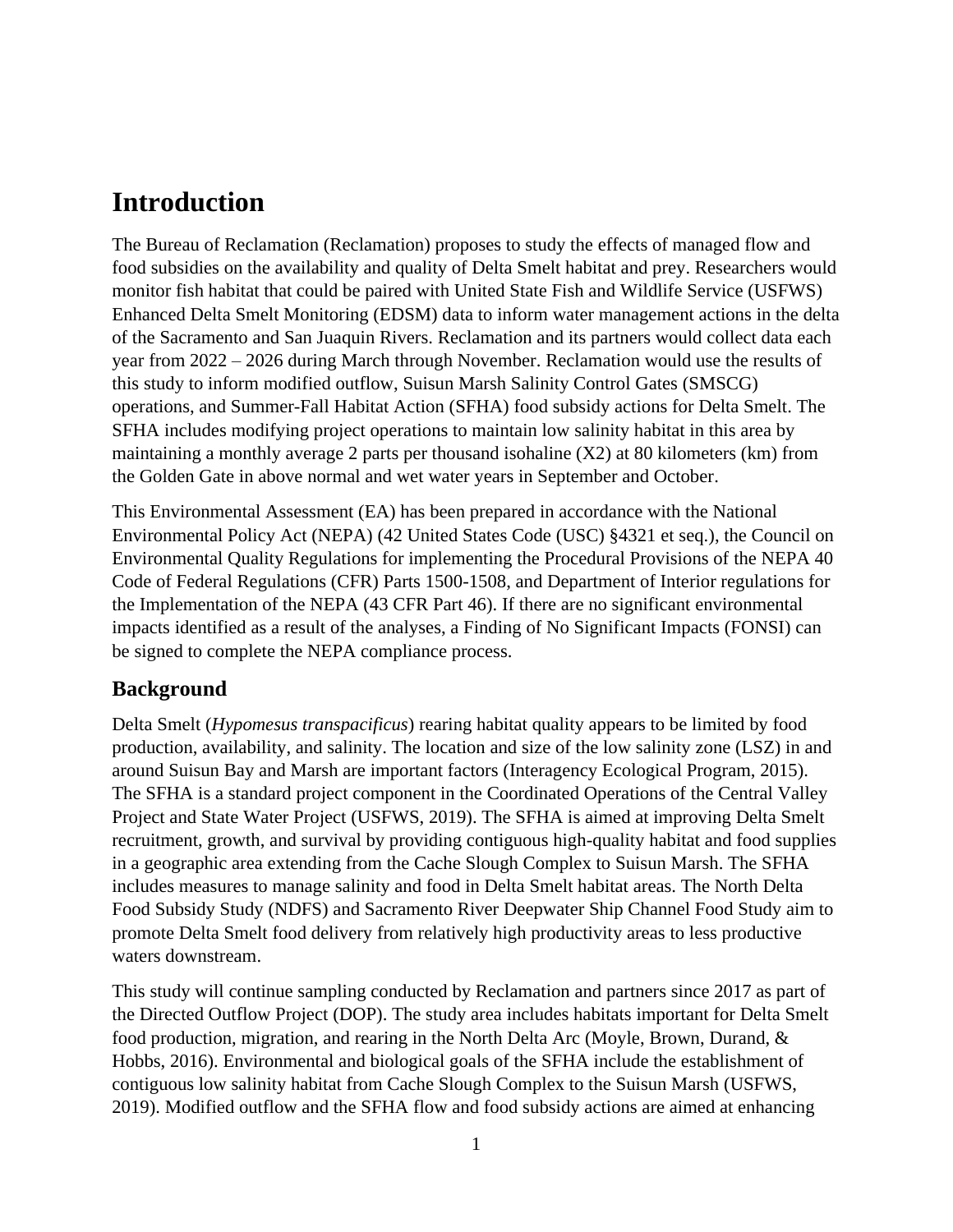connectivity across these habitats to benefit Delta Smelt habitat, food, condition, growth, and survival. All were identified in the Delta Smelt Resiliency Strategy (CNRA, 2016).

#### <span id="page-5-0"></span>**Need for the Proposal**

The need for the Proposed Action is to evaluate the mechanistic hypotheses that support summer and fall outflow and Yolo Bypass Toe Drain actions. Specifically, habitat quality and quantity are predicted to improve when the LSZ occurs in Suisun Bay and Marsh and, in turn, lead to improved health, growth and survival for Delta Smelt using this area. Second, Yolo Bypass Toe Drain outflows are hypothesized to increase prey availability and quality in the connecting North Delta and facilitate improved health, growth, and survival for the rearing life stages of Delta Smelt occupying the North Delta and proximate downstream areas. Scientists and stakeholders disagree about the applicability of these hypotheses to short-term flow alteration actions in the summer or fall and whether such actions will result in measurable responses in Delta Smelt habitat, condition, growth, and survival.

The implementation of these flow and food subsidy actions occurs only for certain water year types and may not occur annually or in the same combinations. Further, the NDFS and, to a lesser extent, the SMSCG actions can be implemented in different ways depending on hydrologic conditions. For example, the NDFS was only able to re-route Sacramento River water (versus agricultural drainage) in 2016. This high variability in implementation across years requires a longer monitoring time frame to detect responses. Continued monitoring of habitat, prey, and Delta Smelt responses to flow and food subsidy actions across different water year types and for multiple implementations is important for decision-making, measuring success, and implementing adaptive management.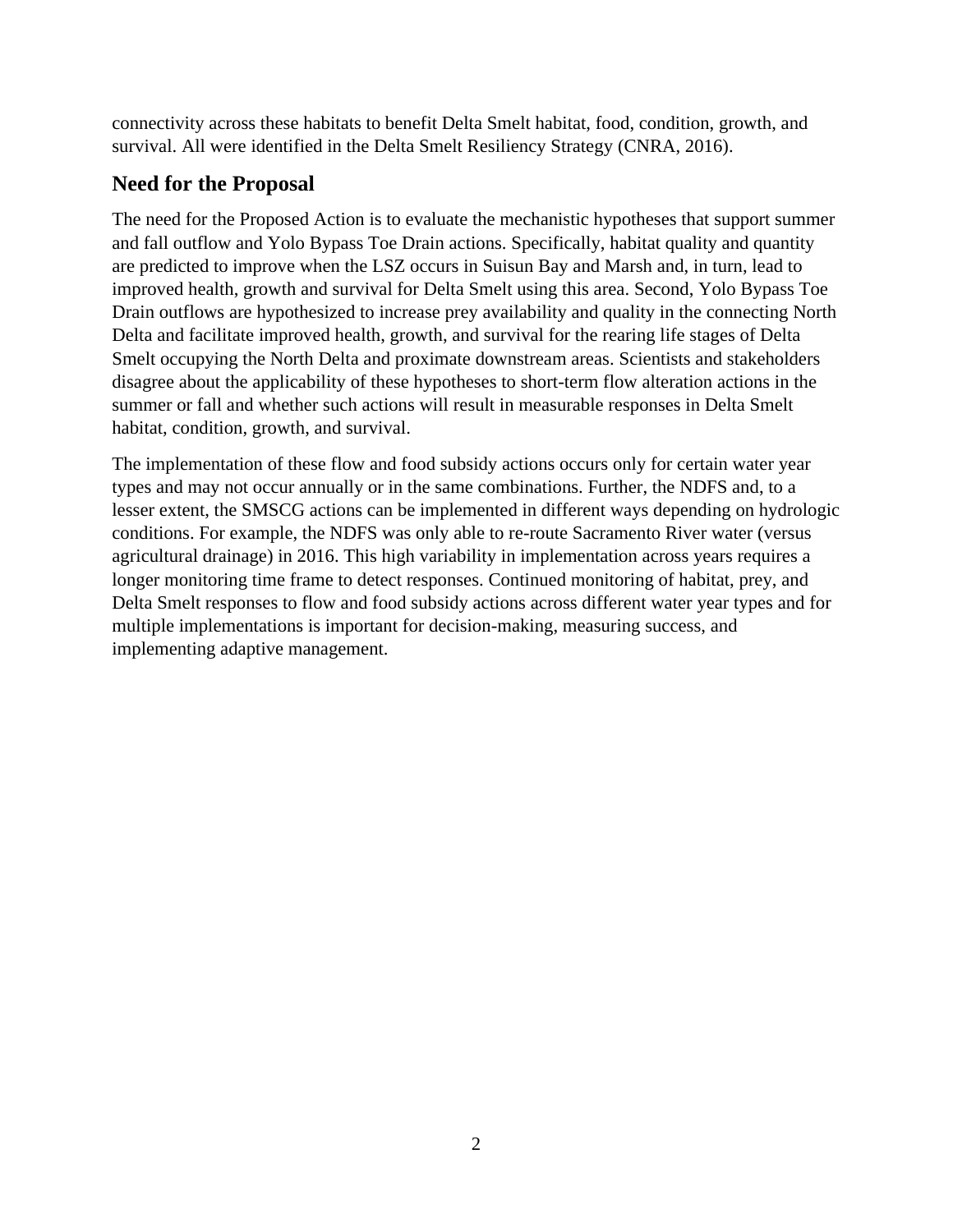### <span id="page-6-0"></span>**Alternatives Including the Proposed Action**

This EA considers two alternatives which include the No Action Alternative and the Proposed Action Alternative. The No Action Alternative reflects the conditions without the Proposed Action and serves as a basis of comparison for determining the potential effects to the human environment as a result of implementing the Proposed Action.

#### <span id="page-6-1"></span>**No Action Alternative**

Under the no action alternative, Reclamation would not implement paired sampling with USFWS EDSM to study the effects of managed flow and food subsidy actions on Delta Smelt habitat and prey.

#### <span id="page-6-2"></span>**Proposed Action Alternative**

Under the Proposed Action, Reclamation would collect and analyze data to measure the effects of water management on Delta Smelt habitat, food quality, and quantity. Researchers would collect Delta Smelt habitat and prey data concurrent with EDSM and contribute to other SFHA action monitoring. The Proposed Action consists of launching a motorized boat from various, existing boat launches into the Sacramento River, Cache Slough Complex, and Suisun Bay and Marsh. The boat will be unloaded and uploaded from the water by a trailer at the existing boat launches. The Proposed Action will not require or involve any ground disturbance.

The data collection would occur during years with and without an X2 action and/or more localized SFHA flow and food subsidy actions. The action area spans from the Lake Washington section of the Deepwater Ship Channel downstream to the Carquinez Strait and stratified by the EDSM study area boundaries [\(Figure 1\)](#page-7-1). Researchers would sample three locations within each of the five strata weekly for the duration of the study. Researchers would sample randomly within each stratum over a period of five days, or less before moving on to sample the next stratum.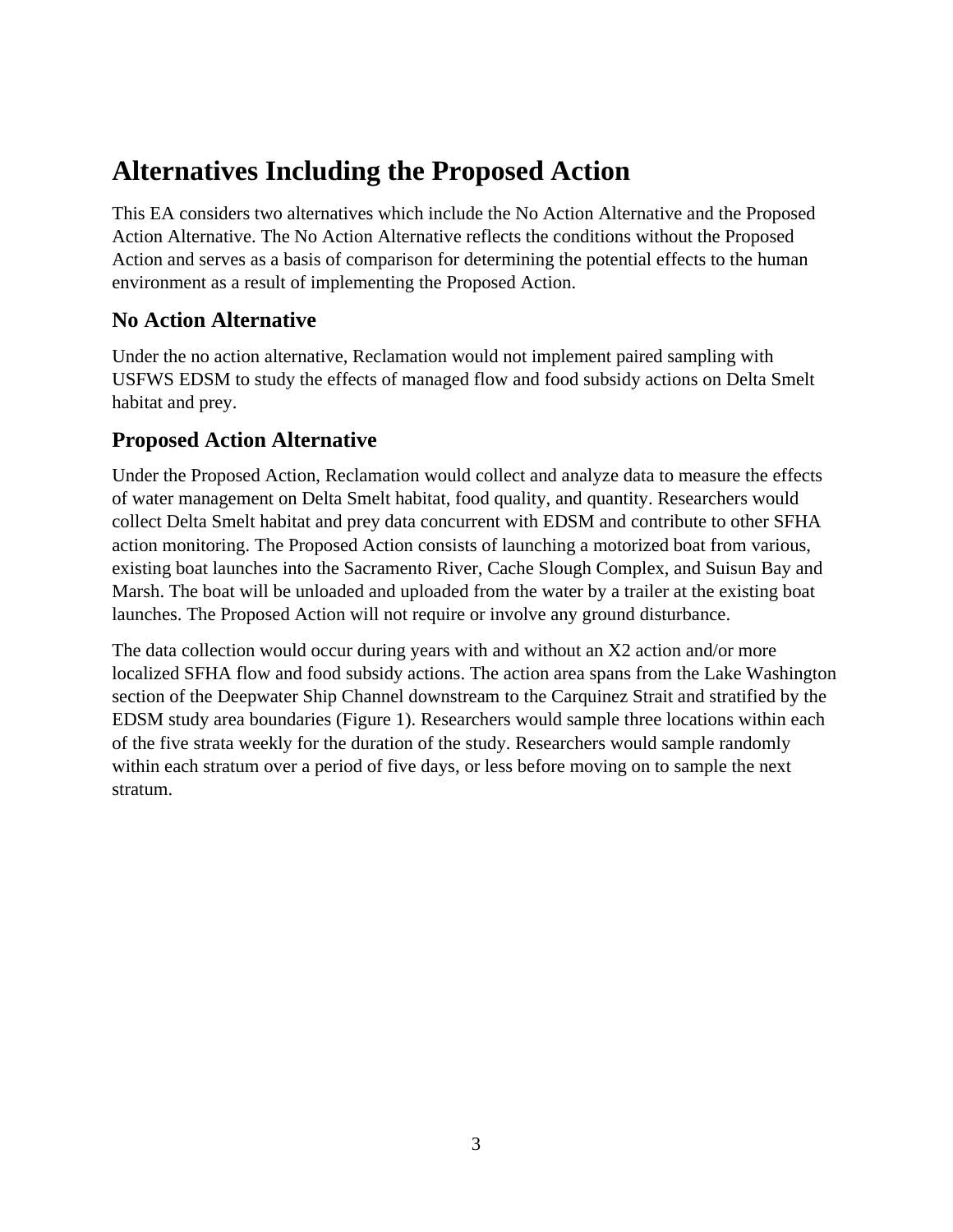

<span id="page-7-1"></span>*Figure 1. Map of the Proposed Action study area with sampling strata boundaries. Technical assistance provided by Lara Mitchell, USFWS.*

#### <span id="page-7-0"></span>*Research Questions*

Maintaining X2 at 80 km is hypothesized to increase Delta Smelt access to areas in Suisun Bay and Marsh with greater prey availability and quality and better growth and survival conditions by improving habitat suitability (i.e., salinity, temperature, turbidity). Researchers hypothesize that outflows from the Yolo Bypass Toe Drain increase Delta Smelt prey availability and quality by transporting nutrients, phytoplankton, and/or zooplankton to the North Delta. Without the Yolo Basin outflow action, water typically flows landward in the Yolo Bypass Toe Drain during late summer and fall due to local agricultural diversions. The data collection will enable analyses to test these hypotheses.

- Do Delta Smelt habitat quality and prey availability and quality improve when X2 is in the Suisun Marsh and Bay area  $(X2 < 81$  km $)$ ?
- Do outflows from the Yolo Bypass Toe Drain lead to increased prey availability and quality in the North Delta by directly seeding the area with nutrients, phytoplankton and/or zooplankton?

These data would enable researchers to analyze Delta Smelt habitat, food supply, distribution, and population demographics to identify potential relationships that inform future water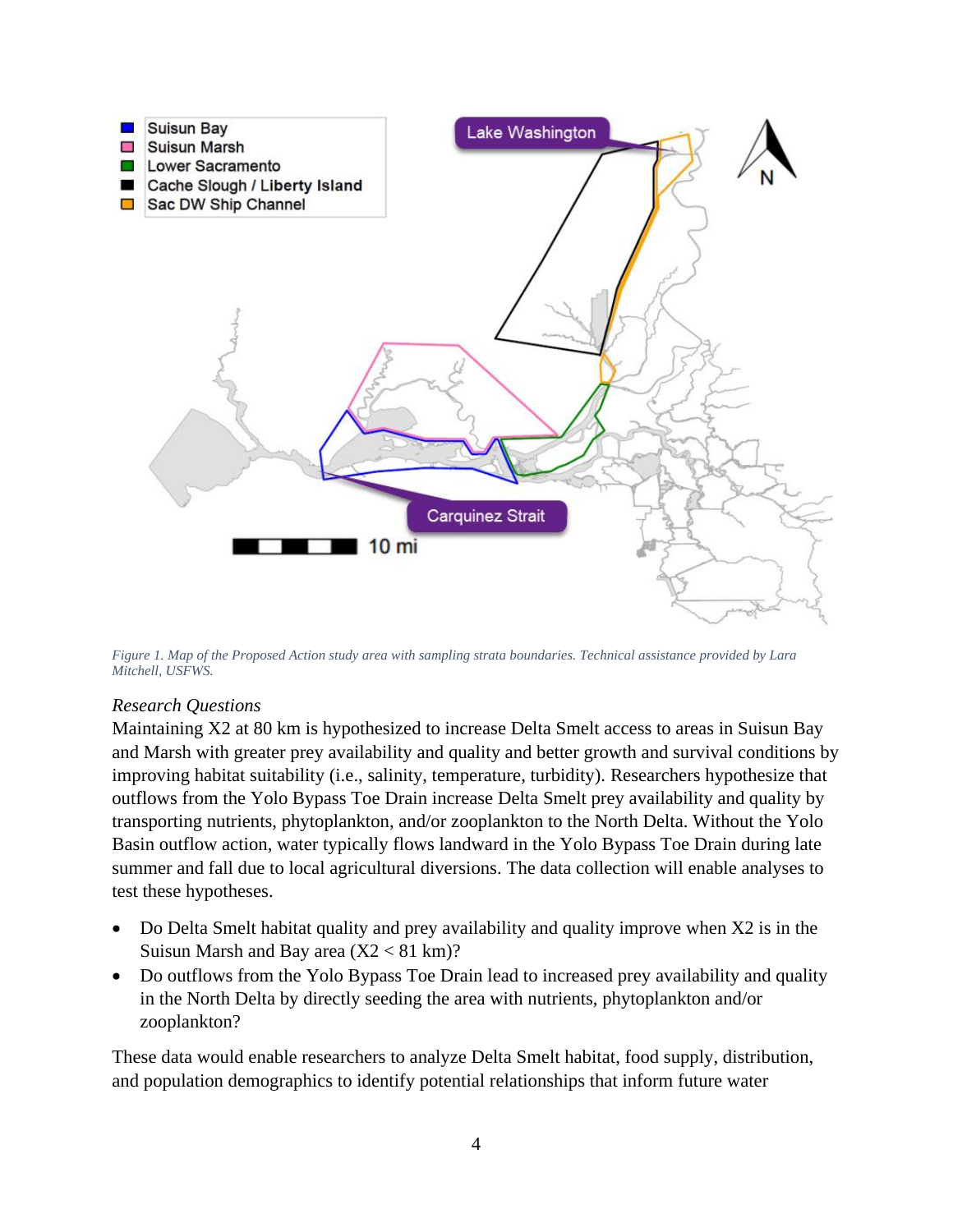management decisions in the Sacramento Delta. This approach would improve the power of scientific investigations to inform habitat and prey results related to Delta Smelt distribution.

#### <span id="page-8-0"></span>*Proposed Action Components*

Researchers would sample several abiotic and biotic parameters during the study. Sampling would not occur when boating conditions are unsafe.

#### <span id="page-8-1"></span>*Abiotic Parameters*

Abiotic measures would include turbidity, salinity, temperature, depth, velocity, dissolved oxygen, pH, nutrients, and contaminants. Researchers would use sonar to measure water depth and use a Secchi disk to measure water clarity. Researchers would lower an electronic sonde sensor by hand into the water at each sample site to measure turbidity, salinity, specific conductance, dissolved oxygen, pH, and chlorophyll. Researchers would take sonde readings from one meter below the water surface at all sample locations. Researchers would take sonde readings from the bottom  $\frac{1}{2}$  to  $\frac{3}{4}$  of the water column at sample locations deeper than three feet.

#### <span id="page-8-2"></span>*Biotic Parameters*

Researchers would lower a bongo net into the water to sample zooplankton and crustaceans. The net frame diameters are 15 inches (in). The nets would be 200 cm long. The mesh of one net would be 500 microns for sampling crustaceans. The other net mesh would be 150 microns to sample zooplankton. Each net would be equipped with a flow meter to calculate the volume of water filtered through each net. Researchers would tow the net from the boat for seven minutes at each sample location. Each tow would occur just under the surface of the water column at shallow sites and in the lower half of the water column at deep channel sites [\(Figure 3\)](#page-9-1). For example, if the channel is 10 meters (m) deep, the bottom tow would occur below 5 m deep for the entire length of the tow. The bongo net would be weighted with a chain or downrigger ball for deep channel tows to sink the net to a fixed position within the bottom half of the water column. Hobo pressure loggers would be attached to the bongo nets to verify and record the sampling depth of each tow. Upon retrieval, the net would be systematically washed down towards the cod end and the contents would be emptied into jars with 10% formalin. Researchers would sample harmful algae with a visual ranking method.

Researchers would collect water samples at each sample site from approximately one meter below the surface using a pump. Water samples would be bottled, stored, and delivered to a lab for analysis. The lab's results would quantify total and dissolved nitrogen, phosphorus, chlorophyll, phytoplankton, nutrients, and contaminants. Researchers would store water samples in plastic containers.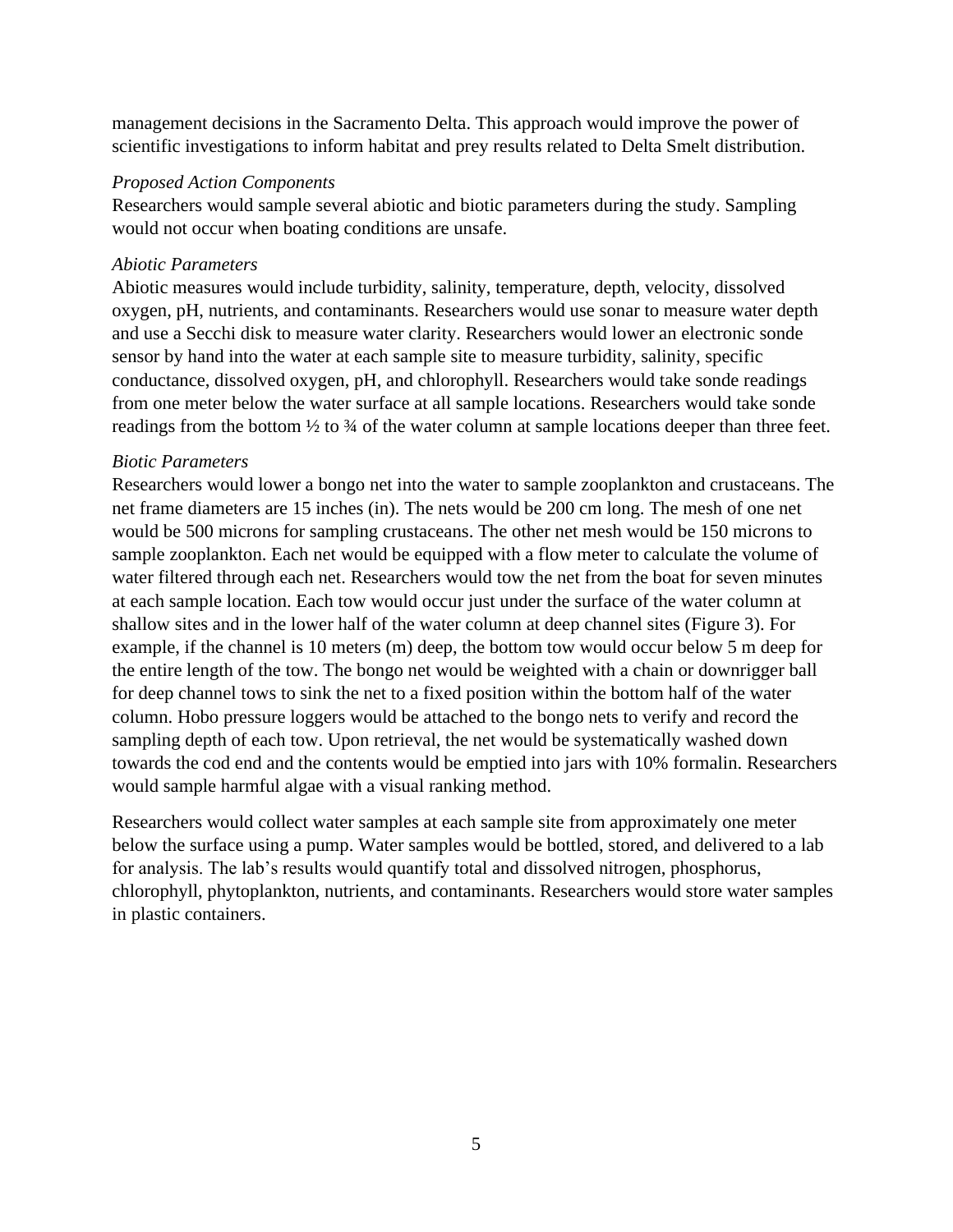

<span id="page-9-1"></span>*Figure 3. Conceptual sample locations for zooplankton include three locations at each sample site: littoral habitat (A), channel surface (B), and near the channel bottom (C).*

#### <span id="page-9-0"></span>*Proposed Action Timeline*

Field preparation and coordination would begin in winter and field sampling would occur from March through November of each year through 2026. For a given year, sample processing, data entry, and data quality assurance/quality control will vary by parameter, spanning from April through September of the following year [\(Table 1\)](#page-10-1). Report writing and presentations will occur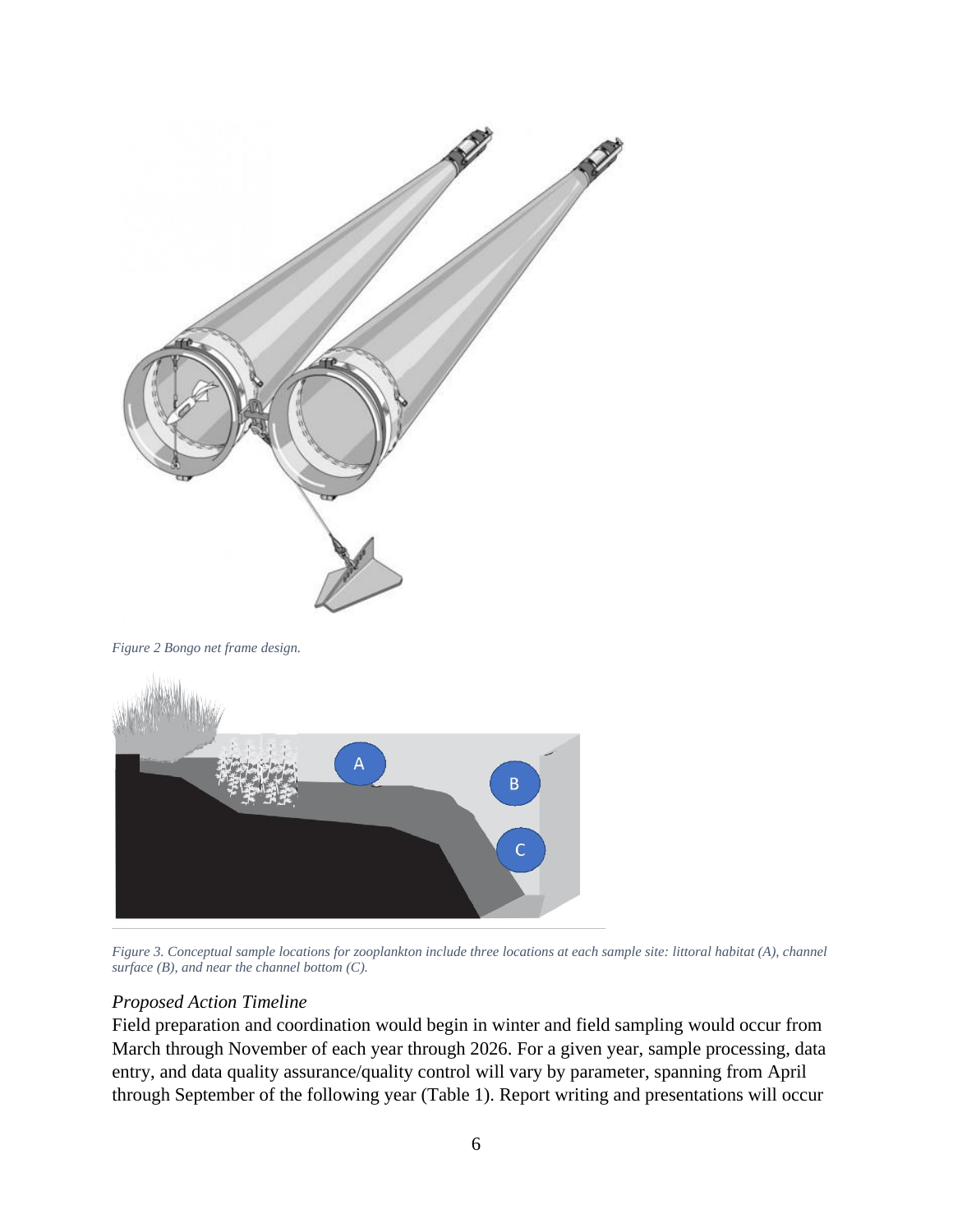in fall through early winter. Coordination meetings will be with USFWS and collaborators from California Department of Fish and Wildlife (CDFW) and University of California (UC) Davis.

| Year                                   | 2022 |  |  |  |                         | 2023 |  |  |  |                                                 |  |  |  |  |  |  |  |  |  |                     |
|----------------------------------------|------|--|--|--|-------------------------|------|--|--|--|-------------------------------------------------|--|--|--|--|--|--|--|--|--|---------------------|
| Month                                  | Jan  |  |  |  | Feb Mar Apr May Jun Jul |      |  |  |  | Aug Sep Oct Nov Dec Jan Feb Mar Apr May Jun Jul |  |  |  |  |  |  |  |  |  | Aug Sep Oct Nov Dec |
| <b>Task 1. Pre-project Preparation</b> |      |  |  |  |                         |      |  |  |  |                                                 |  |  |  |  |  |  |  |  |  |                     |
| 1.1 Prep Equipment                     |      |  |  |  |                         |      |  |  |  |                                                 |  |  |  |  |  |  |  |  |  |                     |
| 1.2 Coordination meetings              |      |  |  |  |                         |      |  |  |  |                                                 |  |  |  |  |  |  |  |  |  |                     |
| Task 2. Data collection,               |      |  |  |  |                         |      |  |  |  |                                                 |  |  |  |  |  |  |  |  |  |                     |
| management, analysis                   |      |  |  |  |                         |      |  |  |  |                                                 |  |  |  |  |  |  |  |  |  |                     |
| 2.1 Field surveys                      |      |  |  |  |                         |      |  |  |  |                                                 |  |  |  |  |  |  |  |  |  |                     |
| 2.2 Abiotic data entry and QAQC        |      |  |  |  |                         |      |  |  |  |                                                 |  |  |  |  |  |  |  |  |  |                     |
| 2.3 Sample processing:                 |      |  |  |  |                         |      |  |  |  |                                                 |  |  |  |  |  |  |  |  |  |                     |
| nutrients, chl a, Microcystis          |      |  |  |  |                         |      |  |  |  |                                                 |  |  |  |  |  |  |  |  |  |                     |
| phytoplankton                          |      |  |  |  |                         |      |  |  |  |                                                 |  |  |  |  |  |  |  |  |  |                     |
| invertebrates                          |      |  |  |  |                         |      |  |  |  |                                                 |  |  |  |  |  |  |  |  |  |                     |
| 2.6 Biotic data entry and QAQC         |      |  |  |  |                         |      |  |  |  |                                                 |  |  |  |  |  |  |  |  |  |                     |
| 2.7 Data Analysis                      |      |  |  |  |                         |      |  |  |  |                                                 |  |  |  |  |  |  |  |  |  |                     |
| Task 3. Management                     |      |  |  |  |                         |      |  |  |  |                                                 |  |  |  |  |  |  |  |  |  |                     |
| 3.1 General Management                 |      |  |  |  |                         |      |  |  |  |                                                 |  |  |  |  |  |  |  |  |  |                     |
| 3.2 Report Writing                     |      |  |  |  |                         |      |  |  |  |                                                 |  |  |  |  |  |  |  |  |  |                     |
| 3.3 Report Review and Edits            |      |  |  |  |                         |      |  |  |  |                                                 |  |  |  |  |  |  |  |  |  |                     |
| 3.4 Data upload to EDI or Rise         |      |  |  |  |                         |      |  |  |  |                                                 |  |  |  |  |  |  |  |  |  |                     |
| 3.5 Presentations                      |      |  |  |  |                         |      |  |  |  |                                                 |  |  |  |  |  |  |  |  |  |                     |

<span id="page-10-1"></span>*Table 1. Proposed annual schedule for Proposed Action activities*

#### <span id="page-10-0"></span>*Conservation Measures*

Researchers would use a bongo net designed specifically for microorganisms and crustaceans. Researchers would check the net contents at the completion of each seven-minute sampling interval. Non-target species would be removed from the nets by hand and immediately released back into the open water. Researchers will notify the National Marine Fisheries Service and the USFWS in the event that fish species listed as threatened or endangered, pursuant to the Endangered Species Act (ESA) become entrained during the study.

All equipment would be inspected daily for fuel, lubrication, and coolant leaks; and for leak potentials (e.g., cracked hoses, loose filling caps, stripped drain plugs); and all equipment would be free of fuel, lubrication, and coolant leaks. Vehicles or equipment would be washed/cleaned only at approved off-site areas.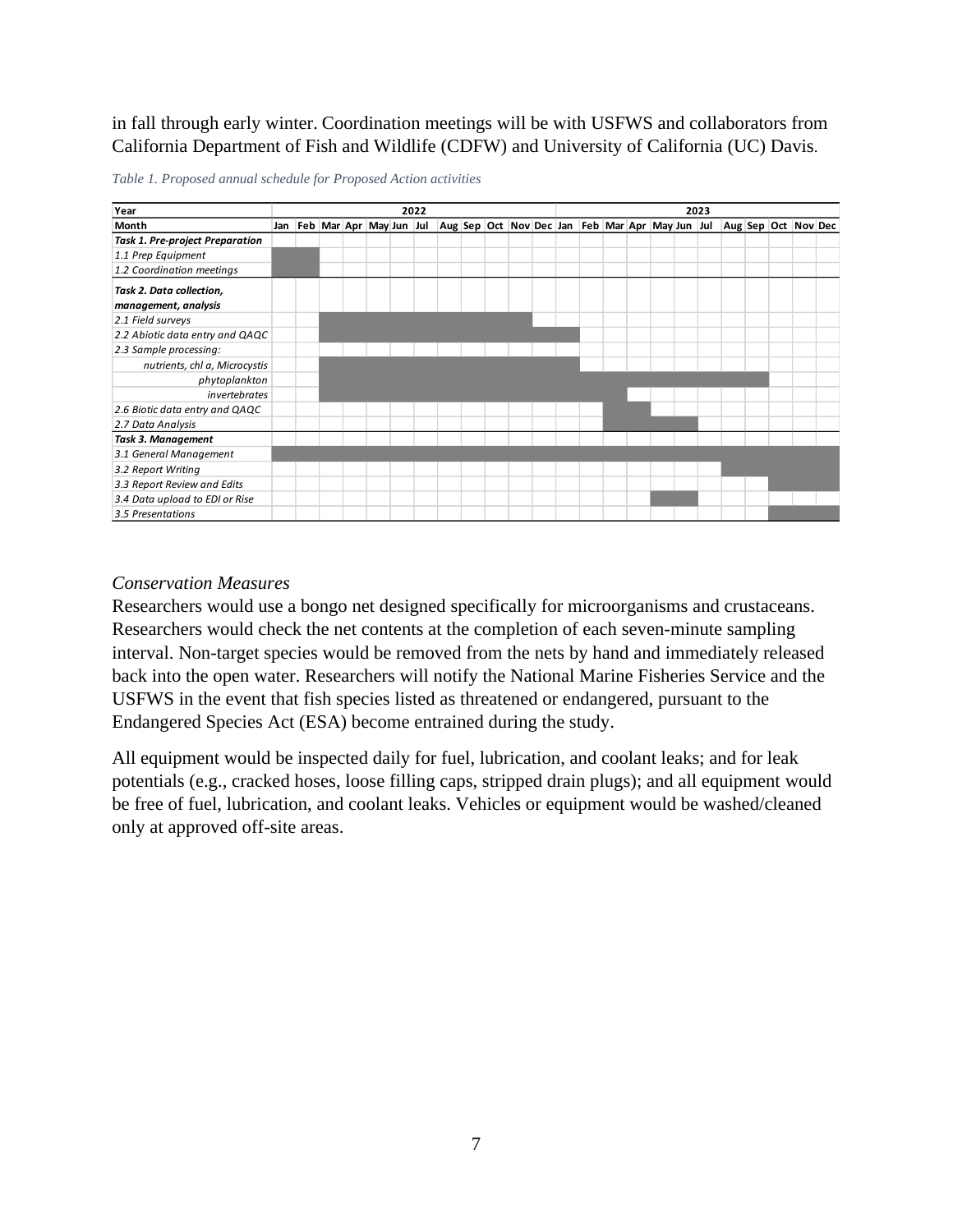# <span id="page-11-0"></span>**Affected Environment and Environmental Consequences**

This section describes the affected environment and evaluates the environmental consequences that may occur with implementation of the Proposed Action and the No Action Alternative.

#### <span id="page-11-1"></span>**Resources Not Analyzed in Detail**

The Proposed Action would not affect several resources. The following section explains why this EA does not to analyze certain resources for which the Proposed Action would have no measurable or observable effects.

Indian Trust Assets (ITAs): ITAs are legal interests in assets that are held in trust by the United States for federally recognized Indian tribes or individuals. There are no Indian reservations, rancherias or allotments in the Proposed Action area. Based on the nature of the planned work it does not appear to be in an area that will impact Indian hunting or fishing resources or water rights nor is the proposed activity on actual Indian lands. It is reasonable to assume that the Proposed Action will not have any impacts on ITAs.

Indian Sacred Sites: There are no identified Indian Sacred Sites within the Proposed Action area; therefore, the Proposed Action would not inhibit use or access to any Indian Sacred Sites. Sacred sites are defined in Executive Order 13007 (May 24, 1996) as "any specific, discrete, narrowly delineated location on Federal land that is identified by an Indian tribe, or Indian individual determined to be an appropriately authoritative representative of an Indian religion, as sacred by virtue of its established religious significance to, or ceremonial use by, and Indian religion; provided that the tribe or appropriately authoritative representative of an Indian religion has informed the agency of the existence of such a site."

Cultural Resources: Reclamation has determined that the Proposed Action has no potential to affect historic properties. Reclamation's determination is pursuant to the Title 54 U.S.C. § 306108, commonly known as Section 106 of the National Historic Preservation Act (NHPA) regulations codified at 36 CFR  $\S$  800.3(a)(1).

Environmental Justice: The Proposed Action would not result in adverse human health or environmental effects to minority or low-income populations. Executive Order 12898 requires each Federal agency to identify and address disproportionately high and adverse human health or environmental impacts, including social and economic effects of its program, policies, and activities on minority populations and low-income populations.

Climate Change and Greenhouse Gases: Climate change refers to significant change in measures of climate (e.g., temperature, precipitation, or wind) lasting for decades or longer. There would be no impacts contributing to climate change or greenhouse gases under the No Action Alternative. For the Proposed Action, minor and temporary impacts to climate change or greenhouse gases could result from the use of the pickup truck to transport the boat to the Proposed Action area and the use of the boat during the sampling surveys.

Any impacts to climate change or increases in greenhouse gases would be expected to be insignificant due to the size and scope of the Proposed Action, small amount of change from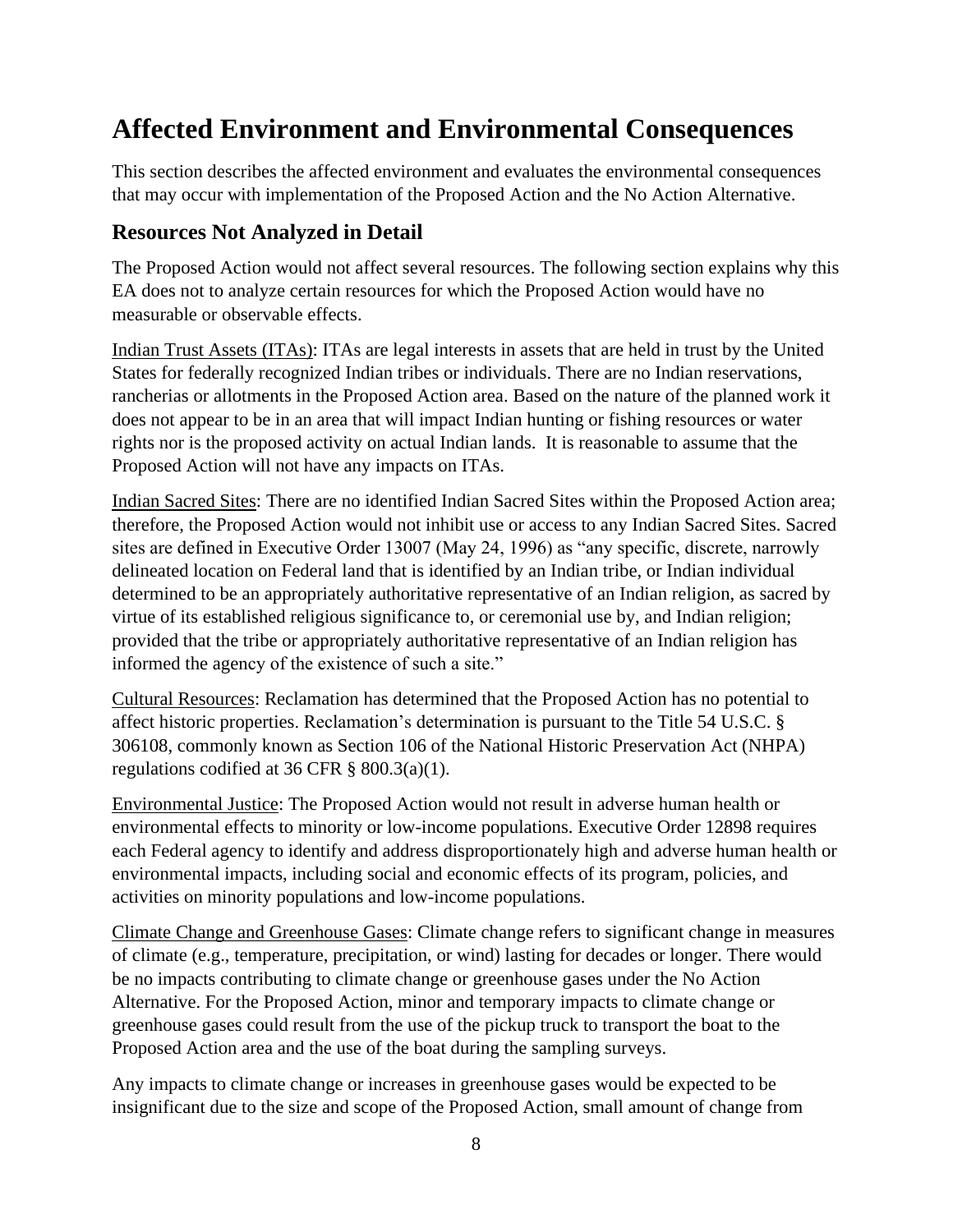current conditions, duration of use that is limited to the Proposed Action's activities and compliance with pollution related laws and regulations. Reclamation would comply with applicable federal, state, or local air pollution laws and regulations.

Many environmental changes can contribute to climate change (e.g., changes in sun's intensity, changes in ocean circulation, deforestation, urbanization, burning fossil fuels). Climate change implies a significant change having important economic, environmental, and social effects in a climatic condition such as temperature or precipitation. Climate change is generally attributed directly or indirectly to human activity that alters the composition of the global atmosphere, additive to natural climate variability observed over comparable time periods.

Recreation: The use of a boat within the Proposed Action's area during sampling activities would not result in adverse effects to recreationalists. The area is spacious, with plenty of room to perform the Proposed Action's activities without impeding on other recreationalists activities.

Noise: The Proposed Action would not increase the ambient noise levels within the Proposed Action area above the current levels. The boat ramps that would be used are existing boat ramps and the operation of the boats would not increase the noise level above those currently experienced within the Proposed Action area.

Socioeconomics: The Proposed Action would not result in adverse effects to socioeconomics. The Proposed Action could create a small short-term demand for Proposed Action related products and services though that demand would be unmeasurable.

Terrestrial wildlife and plants: The Proposed Action's activities would have no measurable or observable effects on terrestrial wildlife species, invertebrates, birds, amphibians, reptiles, or plant species and, therefore, these species are not discussed further.

#### <span id="page-12-0"></span>**Resources Analyzed in Detail**

This EA analyzes the affected environment of the alternatives to determine the potential impacts to the following environmental resources.

#### <span id="page-12-1"></span>*Bay Delta Fisheries* Affected Environment

The Proposed Action area includes boat ramps, estuaries, and bays of the Sacramento River Deep Water Ship Channel, Yolo Bypass, Cache Slough Complex, the lower Sacramento River, the confluence of the Sacramento and San Joaquin Rivers, the Suisun Marsh, and the Suisun Bay ending at the Benicia-Martinez Bridge [\(Figure 1\)](#page-7-1). The area includes both natural habitat and man-made navigation features. Tidal wetlands, tidal mudflats, and riparian habitat are present throughout the area. Land adjacent to the banks is used for agricultural, residential, commercial and industrial purposes.

Section 4.8.1 of the Reinitiation of Consultation on the Coordinated Long-Term Operation of the Central Valley Project and State Water Project is incorporated here by reference as a description of the focal fisheries that would be affected by the Proposed Action and that section is incorporated here, by reference (Reclamation, 2019, pp. 4-34 to 4-39). [Table](#page-13-0) *2* summarizes the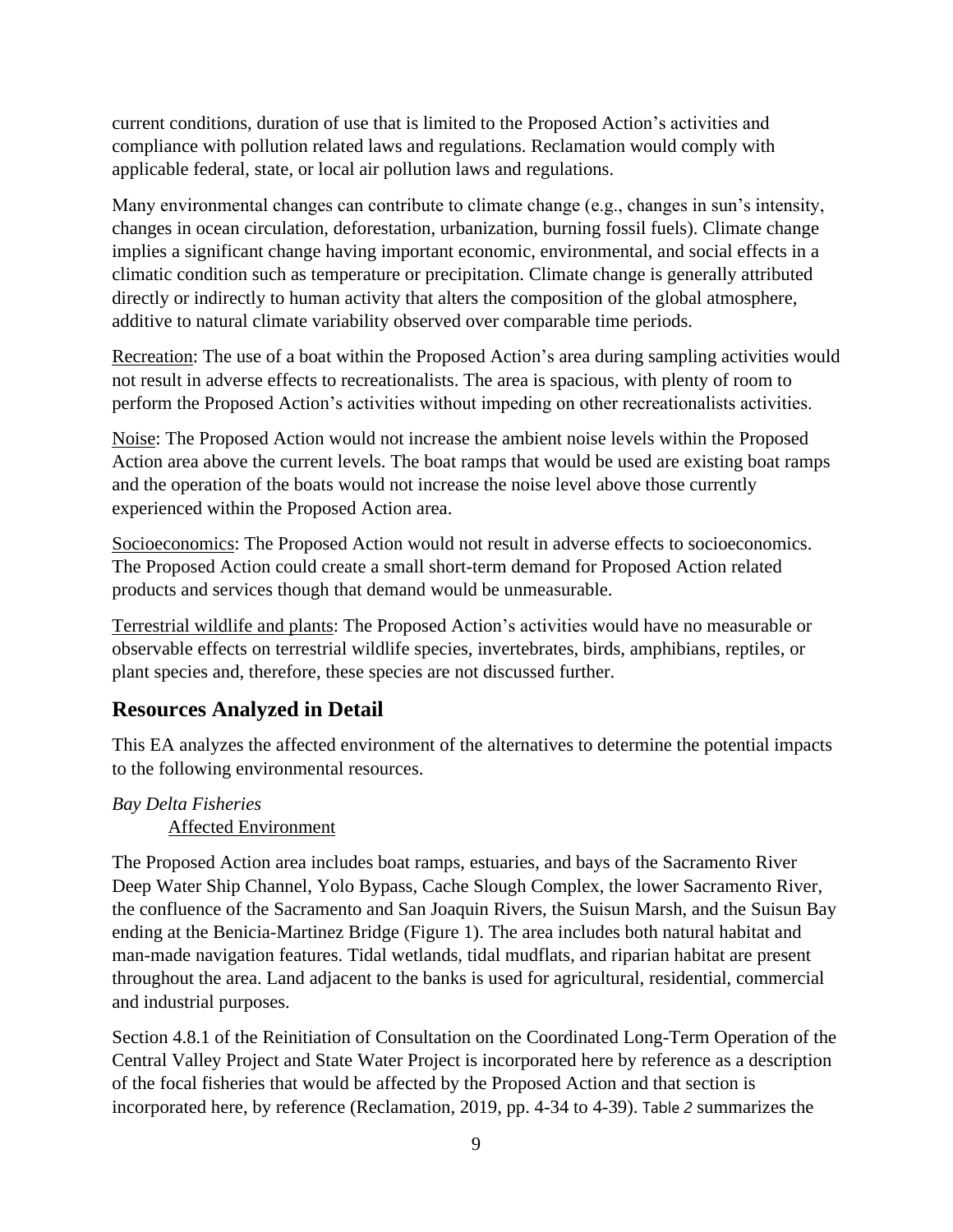focal fish stocks that could potentially be affected by the Proposed Action. Reclamation used a variety of sources to identify special status fish species that may potentially occur in or near the Proposed Action area (USFWS, 2022) (NOAA Fisheries, 2022). State listed species were identified through the California Natural Diversity Database (CDFW, 2022).

| <b>Common Name</b>                            | <b>Scientific Name</b>                 | <b>Federal Status</b>    | California Special Status |
|-----------------------------------------------|----------------------------------------|--------------------------|---------------------------|
| Winter-Run Chinook<br>Salmon                  | Oncorhynchus tshawytscha<br>pop.7      | Endangered               | Endangered                |
| Spring-Run Chinook<br>Salmon                  | Oncorhynchus tshawytscha<br>pop. 11    | Threatened               | Threatened                |
| Fall-Run and Late Fall-<br>Run Chinook Salmon | Oncorhynchus tshawytscha               |                          | High Concern              |
| <b>Central Valley</b><br>Steelhead            | Oncorhynchus mykiss<br>irideus pop. 11 | Threatened               |                           |
| Green Sturgeon                                | Acipenser medirostris                  | Threatened               |                           |
| White Sturgeon                                | Acipenser transmontanus                |                          | High Concern              |
| Delta Smelt                                   | Hypomesus<br>transpacificus            | Threatened               | Threatened                |
| Longfin Smelt                                 | Hypomesus transpacificus               | $\overline{\phantom{0}}$ | Threatened                |
| Sacramento Splittail                          | Pogonichthys<br>macrolepidotus         | ÷                        | Moderate                  |
| <b>Striped Bass</b>                           |                                        |                          | None                      |
| Pacific Lamprey                               | Entosphenus tridentatus                | $\overline{\phantom{a}}$ | Moderate Concern          |

<span id="page-13-0"></span>Table 2. Focal fish stocks of the affected environment

Delta Smelt abundance has declined during the past several decades. Once the most abundant fish sampled in Delta trawl surveys, Delta Smelt catches were reduced to such a low level as to justify its listing as threatened under the ESA in 1993 (58 FR 12854). The long-term decline in Delta Smelt abundance coincides with declines in phytoplankton and native zooplankton production, suggesting zooplankton availability and quality may have played a role (Sommer, et al., 2007) (Winder & Jassby, 2011) (Slater & D., 2014) (Stompe, Moyle, Kruger, & Durand, 2020).

#### Environmental Consequences Common to All Focal Bay Delta Fisheries

#### *No Action*

Focal fisheries in the Bay Delta would not be affected because no bongo nets would be submerged into the water. Long-term trends in abundance of focal fish species in the Bay Delta would be likely to continue.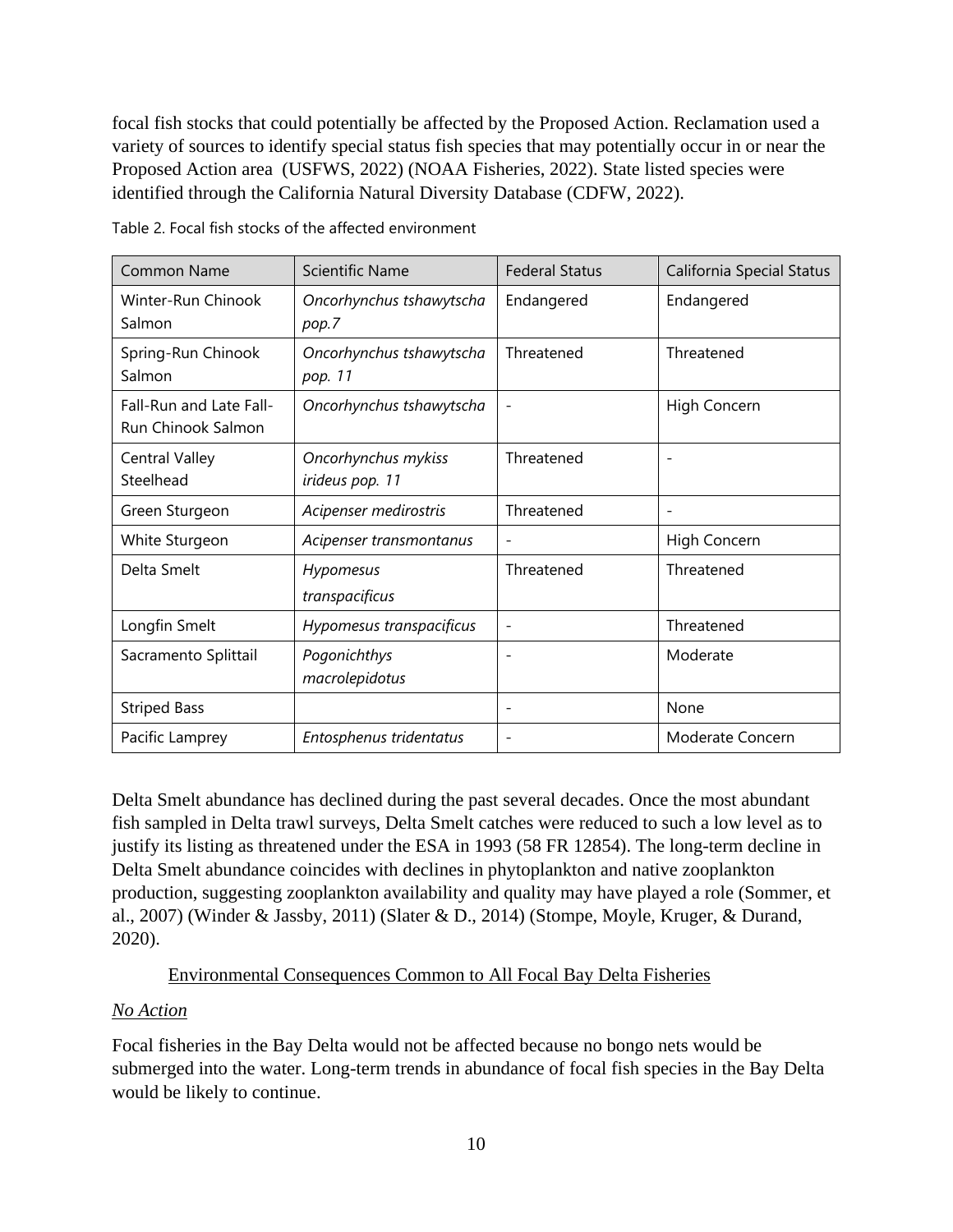#### *Proposed Action*

Under the Proposed Action, Reclamation would collect and analyze data to measure the effects of water management on Delta Smelt habitat, food quality, and quantity. Researchers would collect Delta Smelt habitat and prey data concurrent with EDSM. Data may be used to augment other SFHA action monitoring. The Proposed Action consists of launching a motorized boat from various, existing boat launches into the Sacramento River, Cache Slough Complex, and Suisun Bay and Marsh. The risk of focal fish species of the North Sacramento Arc to become entrained in research bongo nets would increase slightly but only to the extent that larvae happen to encounter the bongo nets. The potential for fish to become entrained in the bongo net would be extremely small because the nets are designed to collect zooplankton and crustaceans. The bongo net would have a small diameter of approximately 15 in and fine mesh sizes of between 150 to 500 microns. Additionally, the apparatus would be checked and cleared by researchers at the completion of each seven-minute sampling interval.

Effects to special status fish species including Central Valley steelhead, Central Valley springrun Chinook salmon, Sacramento River winter-run Chinook salmon, and Green Sturgeon from the Proposed Action would not be measurable or observable because these fish species would be able to detect and avoid the bongo net.

#### Environmental Consequences to Delta and Longfin Smelt

#### *No Action*

Under the No Action Alternative, Reclamation would not implement paired sampling with USFWS EDSM to study the effects of managed flow and food subsidy actions on Delta Smelt habitat and prey. A lack of paired data for Delta Smelt prey and habitat conditions would continue to limit Reclamation's ability to understand relationships between water management actions, Delta Smelt populations, and prey abundance. Annual variations in water and prey abundance would continue to limit Reclamation's ability to determine effectiveness of certain long-term water operations for Delta Smelt conservation. The EDSM sampling for Delta Smelt would continue.

During Directed Outflow Project sampling (paired with EDSM) from 2019 through summer 2021, researchers incidentally collected a total of seven unidentified larval Wakasagi or Delta Smelt (size range: 8.5-10 mm long) and 268 Longfin Smelt (size range: 6.5-30 mm long) during crustacean and zooplankton sampling between late March through early May ([Table](#page-14-0) *3*).

<span id="page-14-0"></span>Table 3. Incidental take of Delta and Longfin Smelt by zooplankton and mesocrustacean nets during directed outflow project sampling (2019-2021)

| <b>Species</b>          | Life Stage | <b>Incidental Take</b><br>2019 (count) | <b>Incidental Take</b><br>2020 (count) | <b>Incidental Take</b><br>2021 (count) |
|-------------------------|------------|----------------------------------------|----------------------------------------|----------------------------------------|
| Wakasagi or Delta Smelt | larval     |                                        |                                        |                                        |
| Longfin Smelt           | yolk-sac   |                                        |                                        | 21                                     |
|                         | larval     | 41                                     | 19                                     | 44                                     |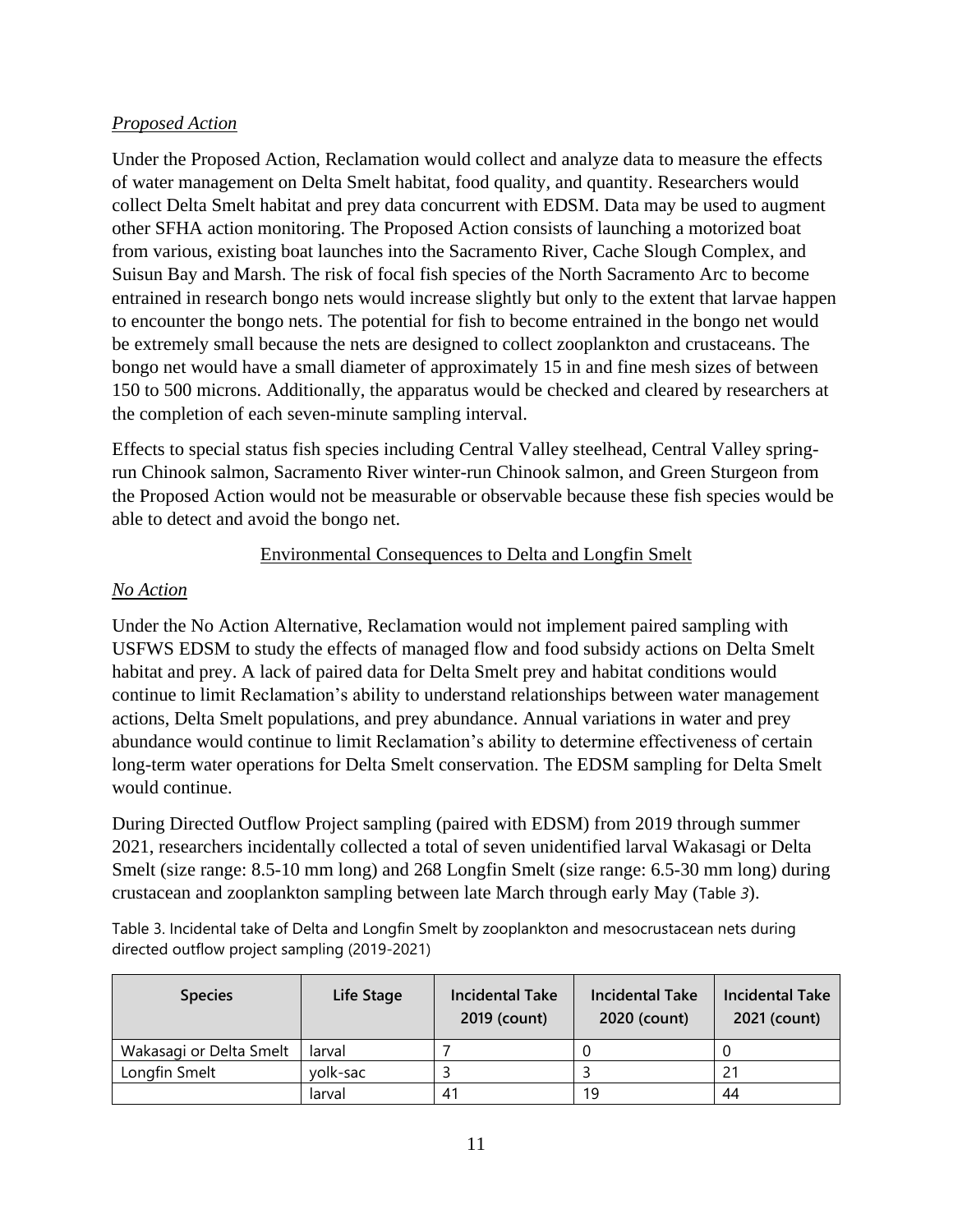| --<br>-- - - | ↵ | $\sim$<br>$\sim$ | ∼                                               |
|--------------|---|------------------|-------------------------------------------------|
|              |   |                  | $\sim$<br>$\sim$<br>and the control of the con- |

#### *Proposed Action*

Under the Proposed Action Alternative, Reclamation would implement paired water and zooplankton collection during years with and without an X2 action and/or more localized SFHA flow/food subsidy actions. The bongo nets proposed for this study are designed to catch small crustaceans and zooplankton. The net mesh would be 500 microns. Some incidental catch of larval and early juvenile Delta and Longfin Smelt could occur, due to their small size and relatively poor swimming ability. The risk of collecting larval and juvenile smelt species is low because the bongo nets used for lower trophic monitoring are not designed to capture juvenile or adult fish.

The small net diameter and short sampling intervals limit the potential for incidental capture of Delta Smelt. Grimaldo, Stewart, & Kimmerer (2017) reported the probability of catching Delta Smelt older than larval stage and greater than 15 mm long in a 500-micron mesh ring net was less than two percent. Capture probabilities decrease with larger fish. Incidental catch is expected to be higher earlier in the year when greater abundances of larval and early juvenile fishes are present. The relative likelihood of entrainment is low. The sample nets are 15 in in diameter and would be checked by researchers after each seven-minute sampling interval for incidental catch.

The paired study would enable Reclamation to collect a long-term data set to measure the effects of certain water management operations on Delta Smelt habitat and food quality and quantity. A preliminary power analysis being conducted on zooplankton collected by the CDFW Fall Midwater Trawl study and the Directed Outflow Project from 2017-2020 suggest that additional years of sampling could improve the power to detect a response in some study regions. Continued monitoring over time is critical to detecting the effects of these actions, given that implementation is dependent on water year type and typically does not occur annually. Continued paired monitoring with EDSM would improve Reclamation's ability to manage flow and food subsidy actions adaptively for Delta Smelt. Reclamation would draw more accurate inferences about how to adaptively manage water operations to benefit Delta Smelt over the long-term. The data could indirectly improve Delta Smelt habitat conditions over the long-term by improving Reclamation's understanding of how certain water management operations affect Delta Smelt prey abundance.

The Proposed Action would continue to collaborate and cooperate with other agencies and studies to better document and understand the effects of outflow and more localized flow and food subsidy actions on Delta Smelt habitat, food, condition, growth, and survival. The DOP was able to leverage other data sets, and vice versa, to address hypotheses linking environmental conditions and prey fields to metrics of Delta Smelt foraging, health, and survival (Hammock, Hartman, B., Hennessy, & Teh, 2019) (Schultz, Directed Outflow Project: Technical Report 2, 2021) (Schultz, Directed Outflow Project: Technical Report 1, 2019). The DOP also supported research to evaluate new approaches for sample collection, preservation, and analysis. These synergies are expected to continue as part of the Proposed Action.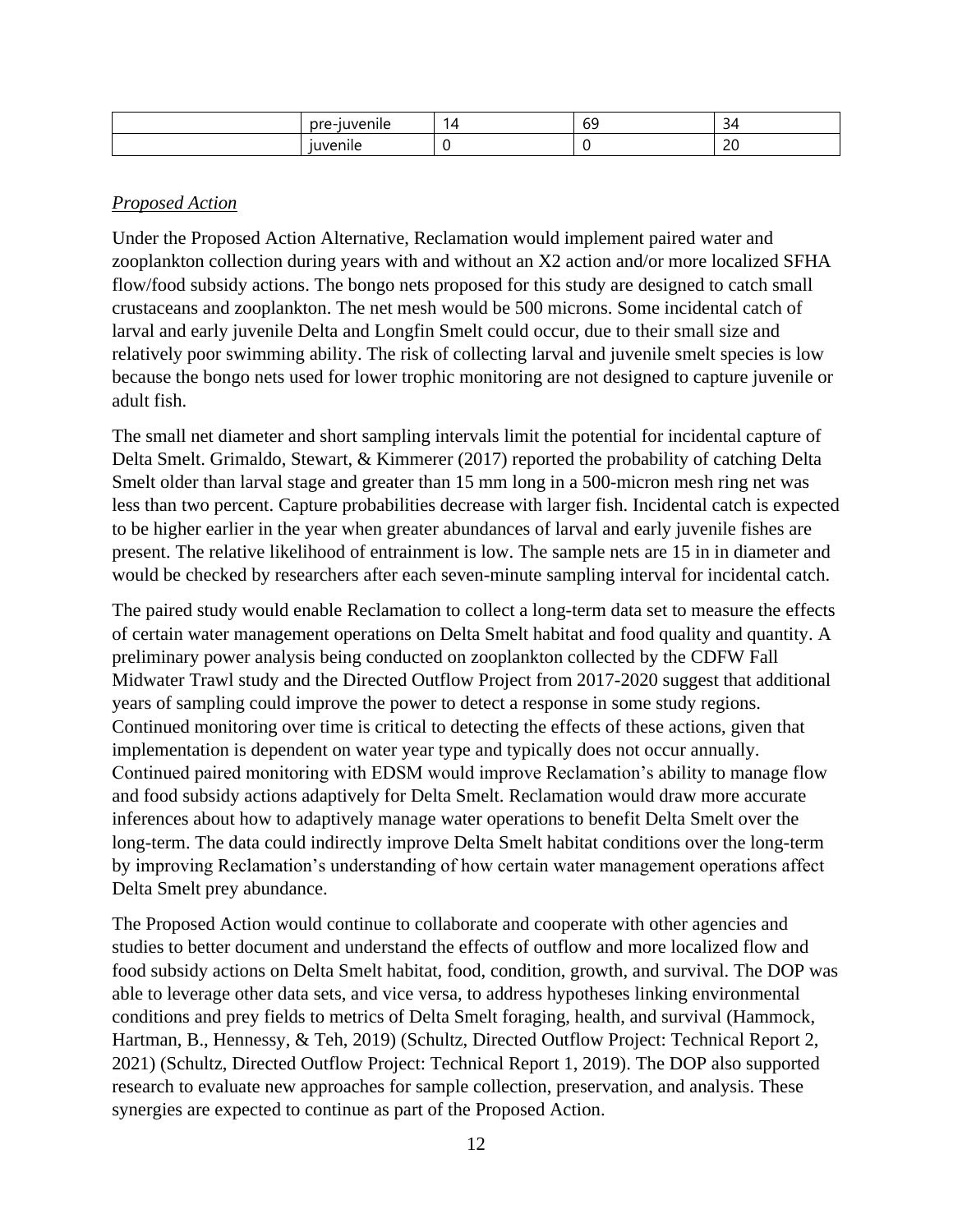- 1. EDSM paired sampling. The Proposed Action would include close coordination with USFWS to accomplish paired sampling with EDSM. This has been accomplished successfully and consistently throughout the DOP and is anticipated to continue as such. Environmental and prey data from the Proposed Action augments data collected routinely as part of EDSM. Paired sampling with EDSM allows the Proposed Action to directly address hypotheses about Delta Smelt responses to flow and food subsidy actions by leveraging existing USFWS fish sampling, which also avoids additional take.
- 2. SFHA monitoring. The Proposed Action would include close coordination with California Department of Water Resources regarding the SMSCG and North Delta Food Subsidies actions. The DOP shared data to augment monitoring of these actions in the past, and additional opportunities exist with the Proposed Action to continue to contribute to monitoring the actions, particularly the North Delta Food Subsidies action.
- 3. Delta Smelt foraging, health, growth and survival. The Proposed Action would include continued coordination with partners from USFWS, CDFW, and UC Davis for related studies evaluating Delta Smelt prey electivity and foraging success, potential exposure to contaminants, histopathological indices of condition, and otolith estimates of growth and life history diversity. Although these studies occur outside of the Proposed Action, coordination in sampling and the exchange of data has and is anticipated to continue to result in mutual benefit for improving current scientific understanding and informing outflow and food subsidy management actions.

Under the Proposed Action, the potential for fish to become entrained in the bongo net would be low because the diameter of the bongo net would be approximately 15 in and that apparatus would be towed from a boat for seven-minute intervals. The risk of mortality for any fish entrained would be limited by the researchers' frequency of checking and clearing the nets. Any fish that happen to become entrained during the sample would spend no more than seven minutes entrained in the net. The study was designed to minimize and avoid any stress commonly associated with sampling. Reclamation has requested formal consultation with the USFWS due to the increasing decline in Delta Smelt abundance and the Proposed Action's activities within their potential habitat. The Proposed Action will implement the measures included in the biological opinion to reduce or avoid any significant impacts to Delta Smelt.

Cumulative effects include the effects of future state, tribal, local, or private actions that are reasonably certain to occur in the action area of the Proposed Action.

Non-Federal actions that may affect the action area include:

- Ongoing use of boats for recreation and fishing
- Southport Levee Improvement Project
- Ongoing commercial shipping practices

All of these activities and scenarios can degrade habitat or cause the injury or death of a listed species. The Proposed Action will not add measurably to these adverse cumulative effects. The Proposed Action may, however, if successful, provide benefits to Delta Smelt populations and associated critical habitat.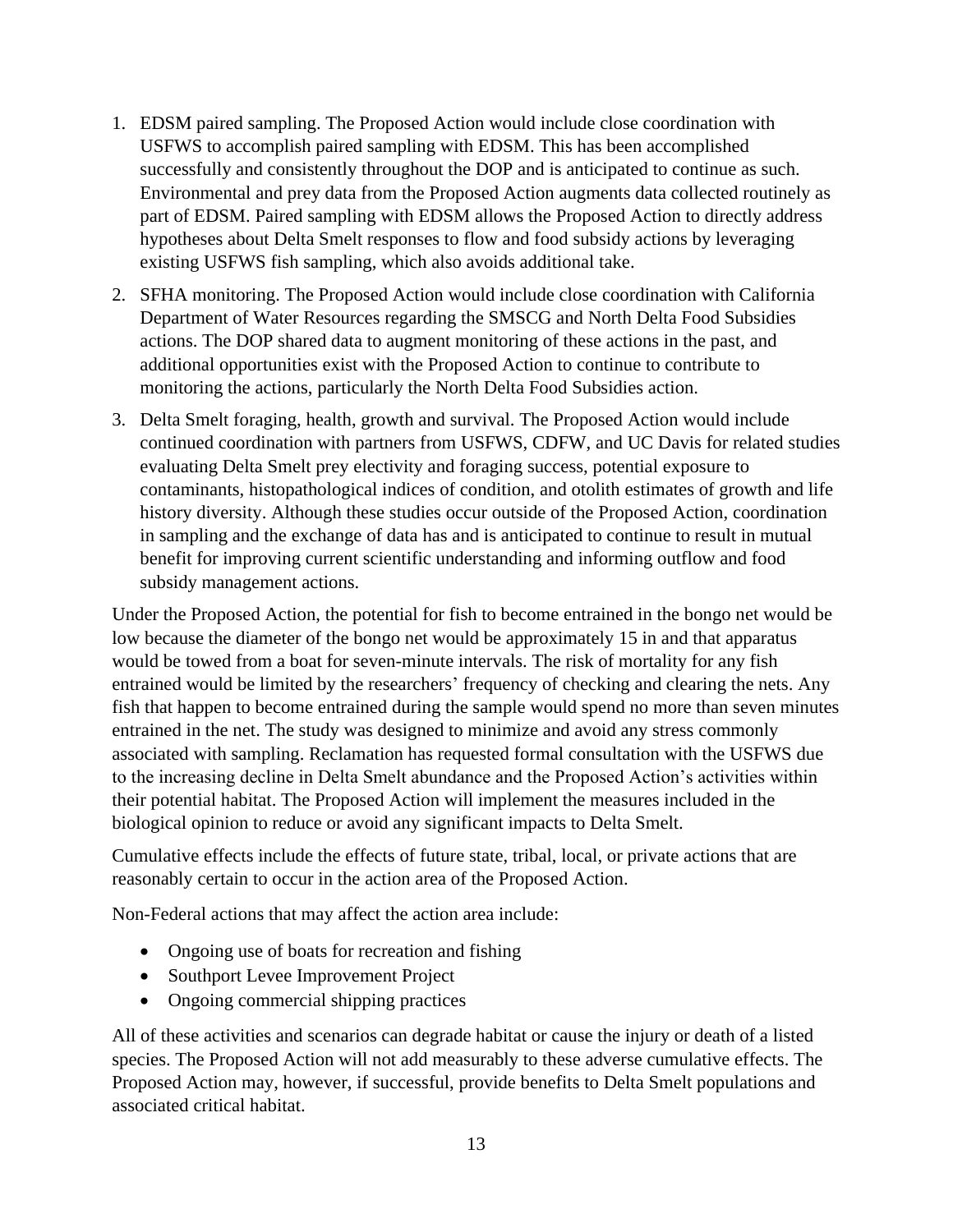No projects or programs have been identified that will be impacted by the Proposed Action. The proposed monitoring action will substantially improve the state of knowledge of the factors affecting habitat quality and prey availability and their effects on the fish community in response to flow and food subsidy actions included in the 2019 USFWS Biological Opinion for Reinitiation of Consultation on the Coordinated Operations of the Central Valley Project and State Water Project (USFWS 2019).

#### *Water Resources*

Affected Environment

The Proposed Action area includes the Sacramento River Deep Water Ship Channel and Yolo Bypass / Cache Slough Complex area, the lower Sacramento River and confluence of the Sacramento and San Joaquin Rivers, and Suisun Marsh and Suisun Bay ending at the Benicia-Martinez Bridge. The area includes both natural habitat and man-made navigation features. Tidal wetlands and mudflats, and riparian habitat are present throughout the area.

#### Environmental Consequences

#### *No Action Alternative*

Under the No Action Alternative, Reclamation would not implement paired sampling with USFWS EDSM to study the effects of managed flow and food subsidy actions on Delta Smelt habitat and prey. Water resources would not be affected.

#### *Proposed Action Alternative*

Under the Proposed Action Alternative, Reclamation would launch a motorized boat from various, existing boat launches into the Sacramento River, Cache Slough Complex, and Suisun Bay and Marsh. The boat would be unloaded and loaded from the water by a trailer at the existing boat launches. Vehicles or equipment would be inspected prior to use and washed/cleaned only at approved off-site areas. No fill material would be deposited in the waterway. No measurable change in surface water elevation would result. Implementation of the Proposed Action would not result in increased turbidity in the surface water of Proposed Action area. All activities would be conducted via the boat. No material would be dredged or deposited. Implementation of the Proposed Action would not significantly impact water resources.

# <span id="page-17-0"></span>**Consultation and Coordination**

#### Agencies/Persons Consulted

Reclamation is consulting and coordinating with the USFWS regarding ESA-listed species affected by the Proposed Action. Although the likelihood is low, Reclamation has determined that the Proposed Action may affect and is likely to adversely affect Delta Smelt due to the potential for incidental capture of individuals of larval and early juvenile life stages. Reclamation has requested formal consultation for Delta Smelt. Reclamation has determined that effects to listed fish species under National Marine Fisheries Service jurisdiction would be neither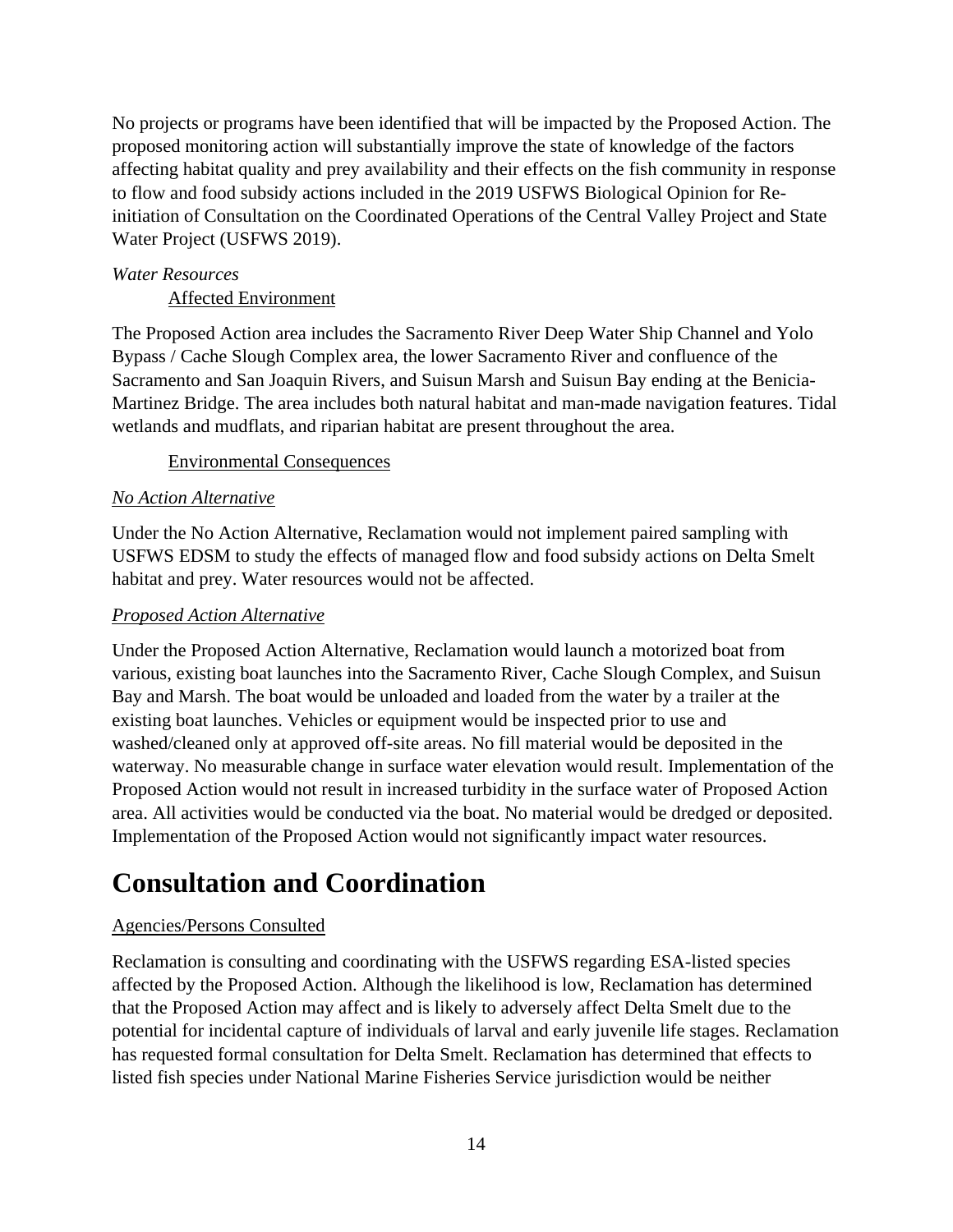observable nor measurable. Reclamation has consulted with cultural staff on the Proposed Action. The Proposed Action does not have the potential to affect historic properties.

#### Public Review Period

This EA is available for public comment for 30 days.

#### Federal Laws, Regulations, and Policies

National Historic Preservation Act (54 USF § 300101 et seq.)

54 U.S.C. § 304108, commonly known as Section 106 of the NHPA, requires that Federal agencies take into consideration the effects of their undertakings on historic properties. Historic properties are cultural resources that are included in, or eligible for inclusion in, the National Register. The 36 CFR Part 800 regulations implement Section 106 of the NHPA and outline the procedures necessary for compliance with the NHPA. Compliance with the Section 106 process follows a series of steps that are designed to identify if significant cultural resources are present in the Proposed Action area and to what level they would be affected by the proposed Federal undertaking. The Proposed Action would have no impact on historical or cultural resources. Reclamation does not have the need to consult with the State Historic Preservation Officer.

Section 7 of the Endangered Species Act (16 USC § 1531 et seq.)

Section 7 of the ESA requires Federal agencies to ensure that discretionary federal actions do not jeopardize the continued existence of threatened or endangered species or result in the destruction or adverse modification of the critical habitat of these species. Reclamation is preparing a biological assessment for formal consultation on Delta Smelt. A FONSI will not be signed and the project will not be implemented until the USFWS issues a biological opinion on the Proposed Action. Measures included in the biological opinion will be implemented to avoid impacts to Delta Smelt as appropriate.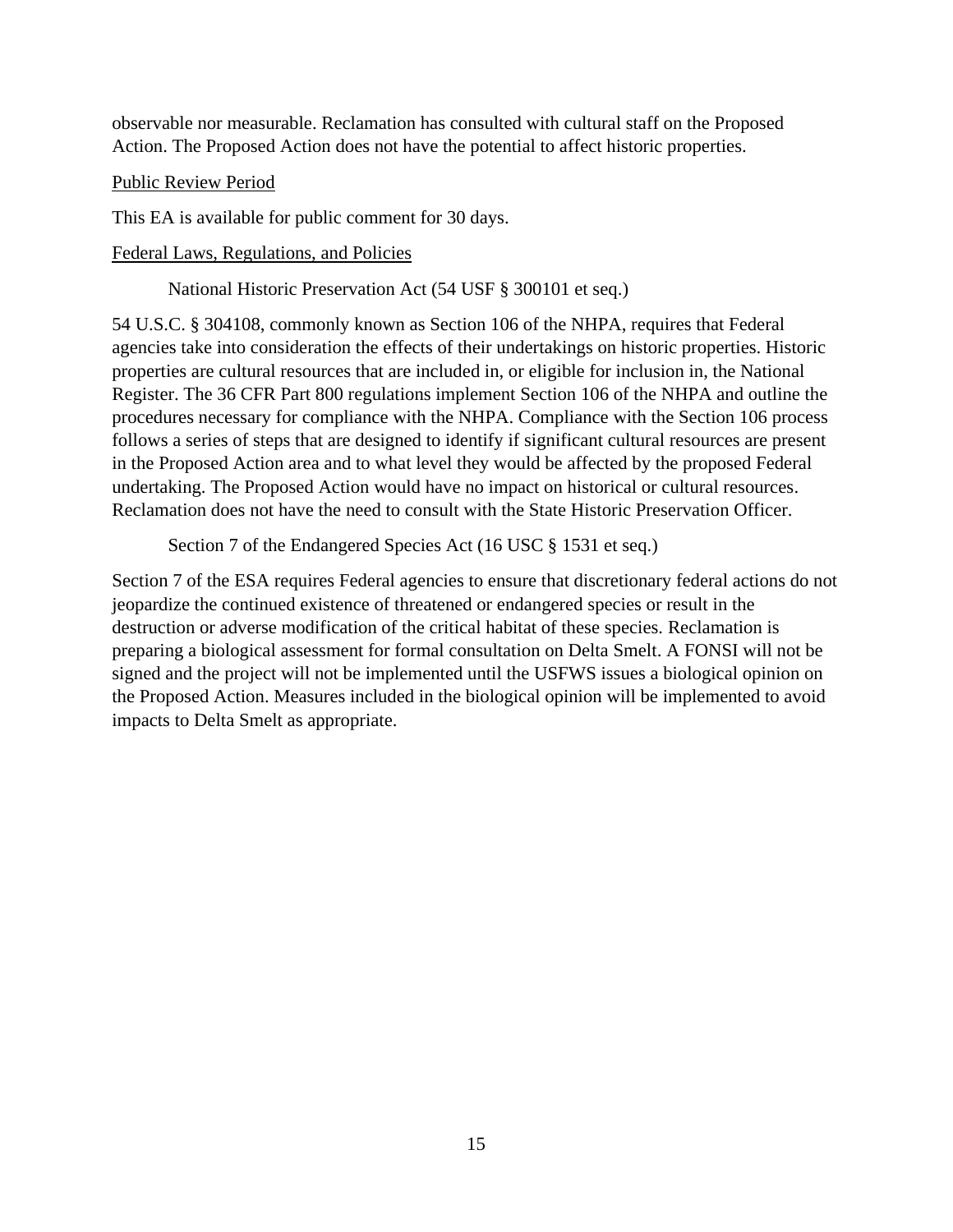### <span id="page-19-0"></span>**References**

- CDFW. (2022, February 8). *California Natural Diversity Database*. Retrieved from https://wildlife.ca.gov/Data/CNDDB
- CNRA. (2016). *Delta Smelt Resiliency Strategy.* California Natural Resources Agency.
- Grimaldo, L. F., Stewart, A., & Kimmerer, W. (2017). Dietary segregation of pelagic and littoral fish assemblages in a highly modified tidal freshwater estuary. *Marine and Coastal Fisheries: Dynamics, Management, and Ecosystem Science, 1*, 200-2017.
- Hammock, B. G., Hartman, R., B., S. S., Hennessy, A., & Teh, S. J. (2019). Tidal wetlands associated with foraging success of Delta Smelt. *Estuaries and Coasts*(42), 857-867.
- Interagency Ecological Program. (2015). *An updated conceptual model of delta smelt biology: our evolving understanding of an estuarine fish.* Interagency Ecological Program for the San Francisco Bay/Delta Esuary.
- Moyle, P., Brown, L., Durand, J., & Hobbs, J. (2016). Delta Smelt: Life History and Decline of a Once-Abundant Species in the San Francisco Estuary. *San Francisco Estuary and Watershed Science, 14*(2). Retrieved from https://doi.org/10.15447/sfews.2016v14iss2art6
- NOAA Fisheries. (2022, February 8). *ESA Section 7 Consultations on the West Coast*. Retrieved from https://www.fisheries.noaa.gov/west-coast/consultations/esa-section-7 consultations-west-coast
- Reclamation. (2019). *Environmental Impact Statement for the Reinitiation of Consultation on the Coordinated Long-Term Operation of the Central Valley Project and State Water Project.* California Great Basin: U.S. Department of the Interior, Region 10. Retrieved from https://www.usbr.gov/mp/nepa/includes/documentShow.php?Doc\_ID=41664
- Schultz, A. A. (2019). *Directed Outflow Project: Technical Report 1.* Sacramento: Bureau of Reclamation, Mid-Pacific Region, Bay-Delta Office.
- Schultz, A. A. (2021). *Directed Outflow Project: Technical Report 2.* Sacramento: Bureau of Reclamation, California-Great Basin Region Bay-Delta Office.
- Slater, S. B., & D., B. R. (2014). Diet, prey selection, and body condition of age-0 Delta Smelt, Hypomesus transpacificus, in the Upper San Francisco Estuary. *San Francisco Estuary and Watershed Science*(12), 1-26.
- Sommer, T., Armor, C., Baxter, R., Breuer, R., Brown, L., Chotkowski, M., . . . Souza, K. (2007). The collapse of pelagic fishes in the upper San Francisco Estuary. *Fisheries*(32), 270-277.